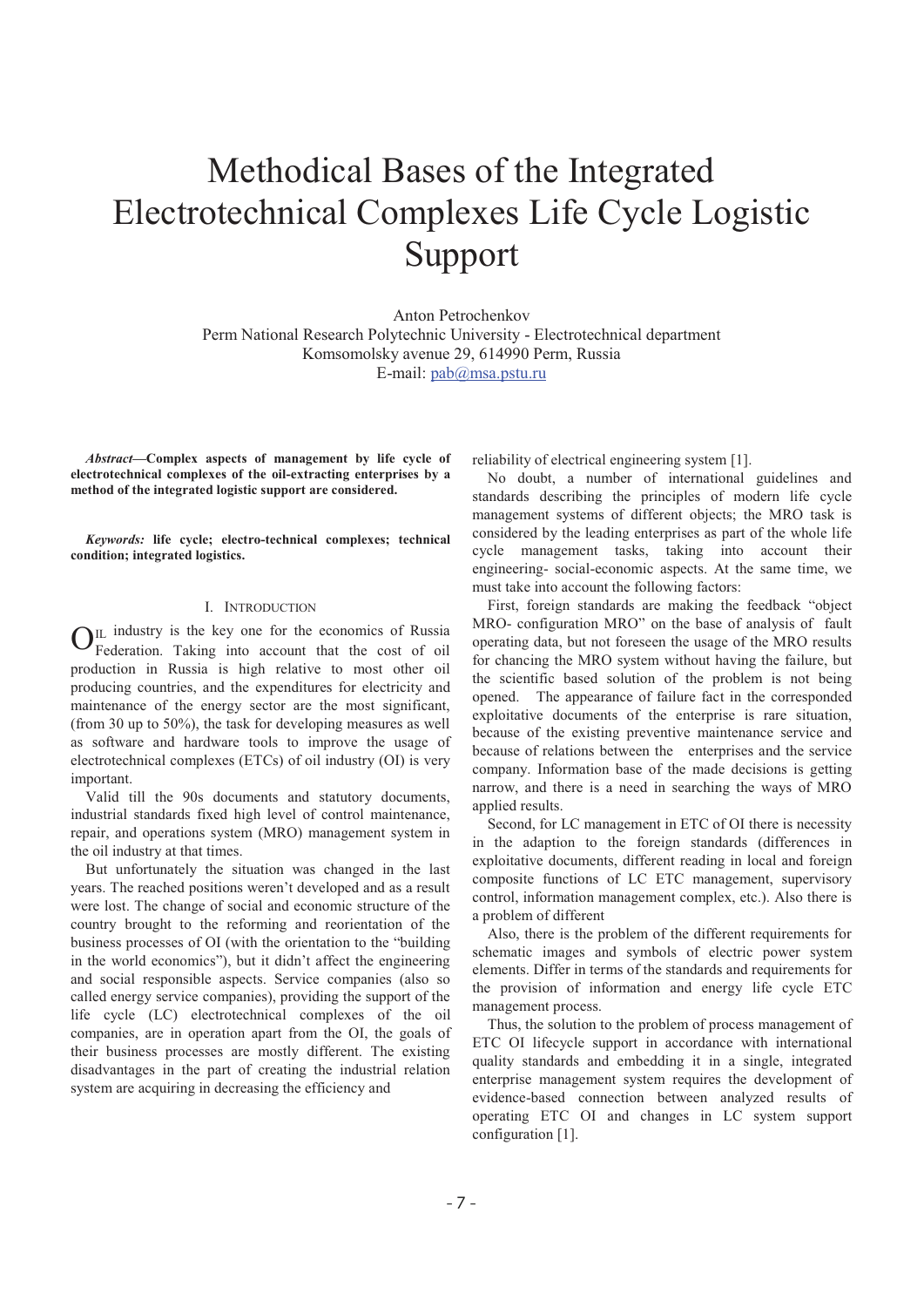### II. METHODOLOGICAL FOUNDATIONS OF INTEGRATED LOGISTICS SUPPORT LIFE CYCLE OF ELECTROTECHNICAL COMPLEXES FOR OIL INDUSTRY

The key task in providing the ETC LC is the support for integration of all information flows about the LC not only in the process of planning and development but in distribution, integration, and operating.

The system approach in LC planning of any object and after a complex of administrative measures, aimed at cutting the costs, are combined under the term of integrated logistic support.

ILS – methodology of object LC cost optimization in accordance with criteria of its best availability to the operation support, reliability and repair capability based on creating the integrated logistic support.

Applied to ETC OI in ILS should be considered [2]:

- Research perspectives of the ETC;

- Determination of infrastructure services of ETC during the operation, including the planning procedures logistics, diagnostics, repairs, etc.;

- Respect for the maintainability of ETC design, development of sophisticated technology services along with the development of the ETC;

-Calculation of reliability and longer uptime ETC;

- Calculation of the production costs and operation costs of the ETC;

- Determination of the composition and the quantity of spare parts;

- Staff Training;

- Support links between producers and consumers by consumers access the integrated database of equipment in order to simplify its diagnostics and repair, as well as obtaining the manufacturer of faults and failures in order to take measures to improve the reliability of the ETC;

-Classification and codification of goods and materials needed in simplification the search of the right data in directories and databases (DB) to avoid duplication of projects, accelerating the preparation of applications for supply of components, etc.;

-Development and maintenance of exploitative documentation;

-Traditional logistic procedures (packing, storage, transportation, etc.).

The system of integrated logistic support (ILS) of the ETC of the OI is the integrated logistic system, providing support of the ETC operation during the whole its LC in accordance with the ILS specifications and industry characteristic of the enterprise.

Correspondence of the ETC LC stages and LC of the ILS is shown on the Fig.1.

Engineering stage of the ETC is equal to the ILS system engineering stage (engineering the strategy of operating support). The method of successive approximations defines structural features of ETC, providing the best availability for the support service. Each option has its own design and functional characteristics, respectively, the characteristics of ILS.

On the operating stage (support of ETC operation) the monitoring, diagnostics, analyses of ETC conditions and its ILS system are being carried out in order to check the adequacy of the measured and predicted value of its characteristics. Discovered imbalance between measured and predicted value can lead to the revision of the ILS system, and in the worst case scenario it can lead to the revision of the functional features and even the whole concept of the ETC.



Fig. 1. ILS and ETC Life cycles.

After utilization of the ETC the total cost is being calculated of the ETC LC and the total efficiency of the ILS organization is estimated. Such estimation together with historical data about the ILS system can be used during the organization ILS for the ETC of the same type or use.

The main thing one should pay attention on is the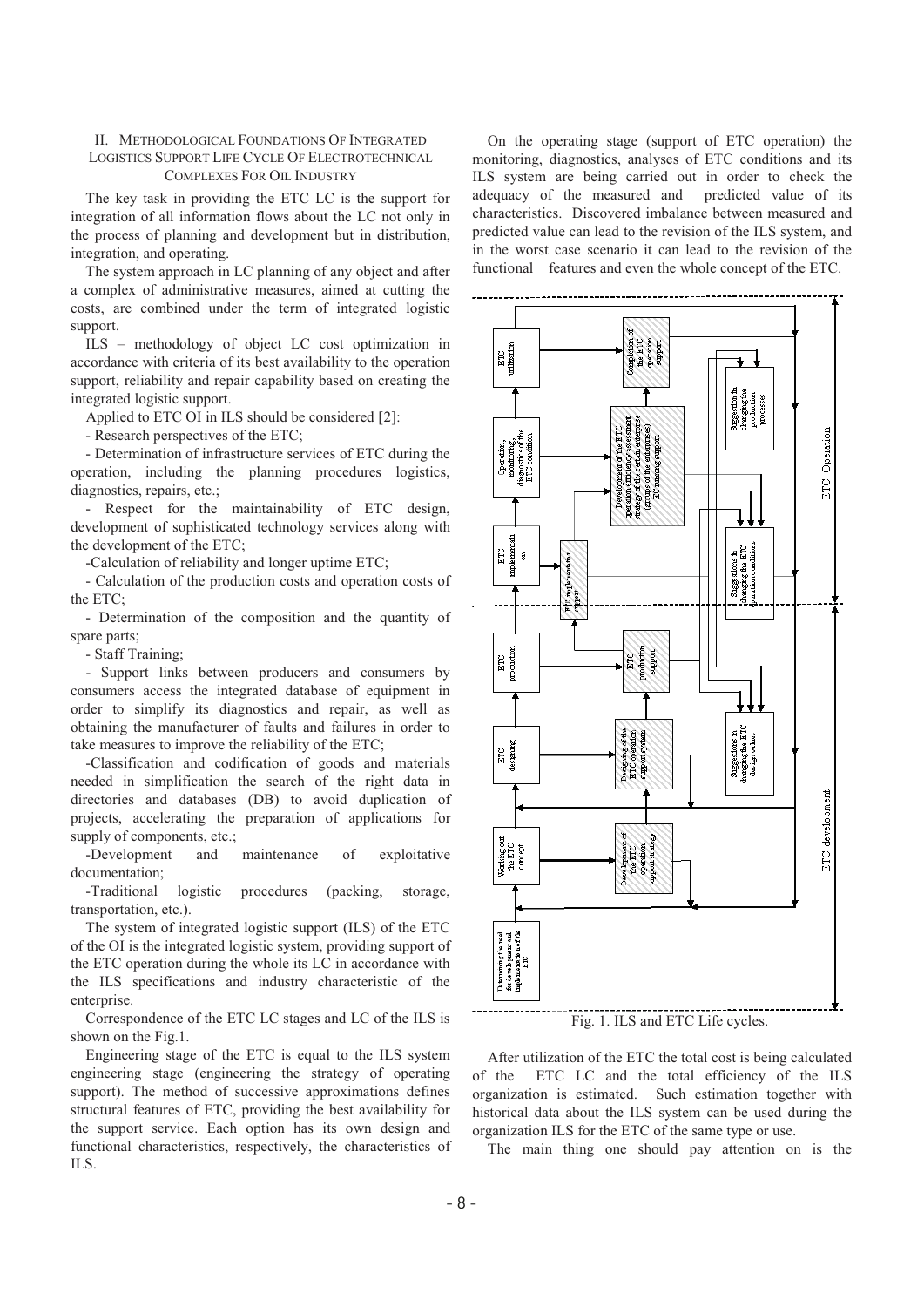permanent control for the current cost and real cost of the ETC LC. The importance of the strict control is the necessity to prove the enterprise-exploiter that the got cost of the ETC LC is optimum [2].

ILS includes the following procedures:

1) ETC Logistic Support Analysis, which is run with the aim to provide with necessary reliability level, repair capability, available to support and requirements determination:

- to individual components of the ETC items, placing units and units subject to regular maintenance, replacement and repair;

- to the support and test equipment;

- to the number and qualifications of operating and maintenance personnel;

- to the system and training facilities;

- to the range and quantity of spare parts, consumables, etc.

- to the organization of storage, transport, packaging, etc.

2) Maintenance, Repair, And Operation Planning:

- Development of the MRO concept, requirements to the ETC in its maintenance and implementation of the MRO plan;

3) Integrated Supply Support Procedures Planning – integrated procedures of logistic support of the operation processes, maintenance and repair including:

- Determination of the parameters of the initial and current logistics;

- Codification of supply items;

- Planning of products supply;

- Management of orders for supplies delivery;

- Management of payments ordered provisioning items;

4) Measures in providing the staff with electronic maintenance documentation, electronic repair documentation, which are held on the stage of designing and implemented in the process of certain assembly line of the equipment. Mentioned documentation is used during the purchase, transferring, supplying, implementation, during the operation, maintenance and repair of the electrotechnical complex.

One of the most important phases in terms of a given program ETC life cycle, as well as taking into account the specific characteristics of the enterprise, is the stage of the equipment operation.

The main types of impacts and support of the ETC OI operations are the following [3]:

1) Changes in the ETC operating mode (change operating procedures and power reduction);

2) ETC upgrading (with a second vehicle diagnostic systems, improve operational parameters);

3) Change in the ETC strategy maintenance.

Evaluation of the ETC OI technical conditions is an important task, which can detect the early stages of incipient defects and, thus, to prevent accidents that can result in serious adverse effects [2]. Instead of the current system in most enterprises of preventive work, which includes periodic monitoring and prevention, more appropriate, from a technical and economic point of view, is to serve the ETC on its actual state. It means that repairs are made only when the need arises.

Therefore, a comprehensive strategy must be built in the

frame of the system to ensure a given technical condition of the ETC [4].

In general the task of ILS LC ETC OI includes several stages:

Definition of the elements of power supply system (PS) based on technological inter-linkages;

Identification of the external (system) constraints;

Determination the needs of specific elements of the ETC in the amounts and timing of repair;

Definition of internal restrictions of the timing and costs (including all software repair);

Coordination of internal and external constraints;

 Repair schedule, which includes timing and duration of outages.

The essence of this problem is to determine the ETC repair programs using both regulatory and technical condition assessment results (TC). This combination of information allows you to make full use of any information on the equipment, received by the diagnosis systems and due to expert's assessment [5].

Repair program means schedule of the specific sets of repairs, fully reflecting the dynamics of change in technical condition equipment.

Diagnosis and monitoring of the technical condition (TC) of the equipment involves measurement of different physical quantities: partial discharge, electrical leakage, return voltage, acoustic waves, vibration, infrared light, etc.

One needs to highlight the problem in information management. A huge amount of information influences the efficiency information management about ETC OI (there is so called "information chaos"). That is why it is necessary to create the common information space (CIS). The considered group CALS-technologies consists of known methods, which can be divided into 3 groups [1]:

1. EC designi (on the base of CAD/CAM/CAEtechnologies);

2. EC production (on the base of technologies of automation processes and its planning);

3. Delivery, implementation and operation of the ETC (technology-based automation processes of the supply and use of the product), in particular:

3.1 ETC logistic support system;

3.2 E-trading systems;

3.3 Interactive electronic technical manuals (IETM) (automated systems that provide operational information to the user on a specific equipment and the ability of the hardware diagnostics, troubleshooting, training, etc.).

Analysis of the current situation in the industry enterprises showed that there is a lack of both statistical and operational, regulatory, guidance documentation about ETC and its elements, and there is a low degree of efficiency of its search.

In the frame of this approach there were developed IETM for the enterprises OOO LUKOIL–Permnefteorgsintez and OOO LUKOIL-Perm on the base of Microprocessor Units Automatization Chair, State National Research Politechnical University of Perm.

Methodological complex, providing the ETC OI LC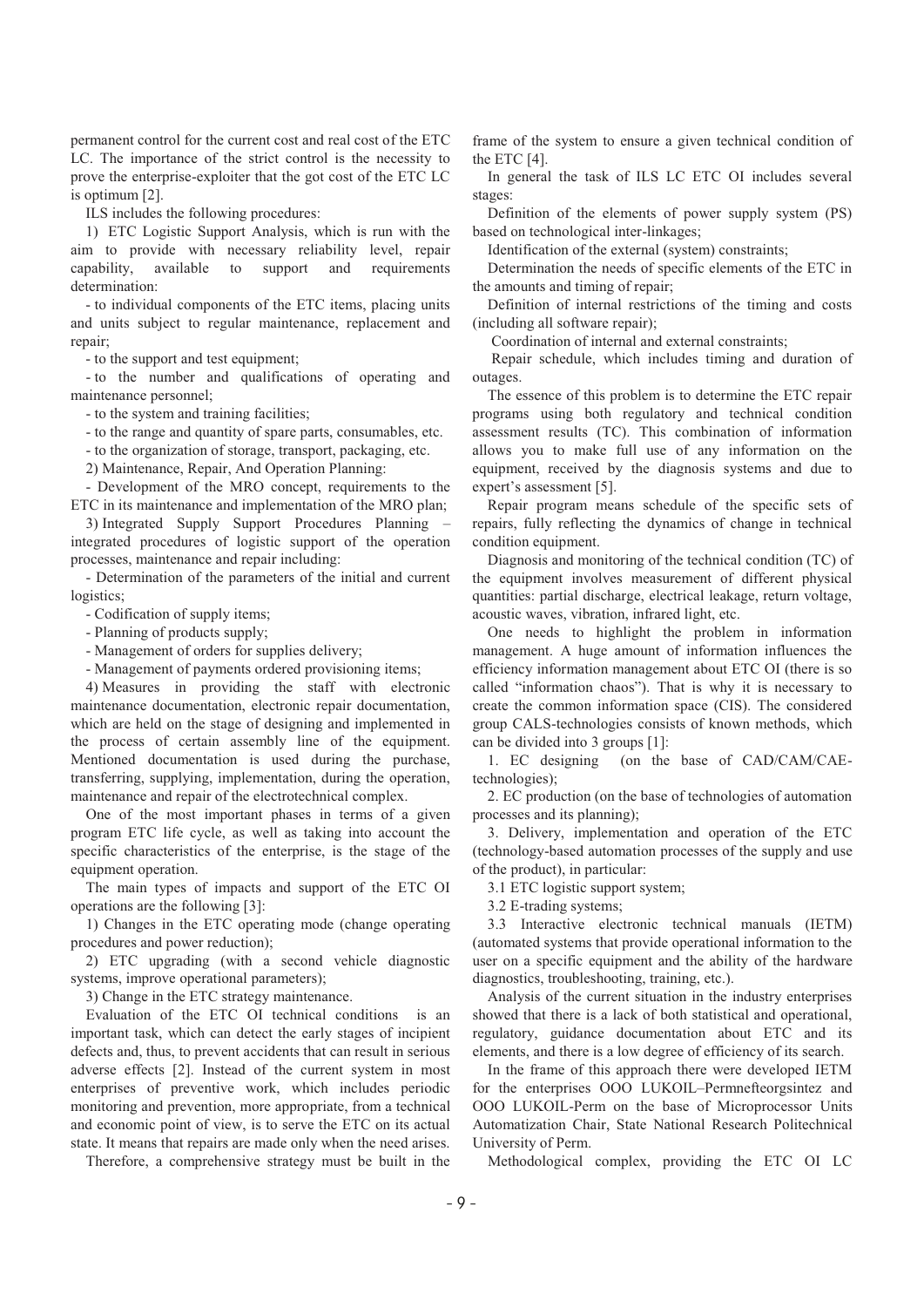management by the ILS (example, 643 units of the package transformer substations 6/0,4 kV of the oil and gas workshop) was developed.

For providing the technological conditions (TC) the survey in the first year two are held, the next year - one by one (the cycles of control TC 1 time per 4 years) - only  $n = 5$  times. The calculations on the number of one shift during the research of PTS are also done.

The analysis for implementation of managerial mechanism of the ETC OI LC was done and suggested the managerial structure of power divisions of oil industry. The scheme illustrated the TO logistic system and also was illustrated the scheme of ETC OI LC elements (objects) decision making is shown on the Fig. 2.



Fig. 2. The scheme illustrated the TO logistic system and also was illustrated the scheme of the elements of ETC OI LC decision making.

Key factors for the company in this matter are time monitoring and payments for its holding. The economic effect of the implemented system was significant and accounted for about 16% over the period of functioning in 4 years [6].

Methodological provision of ETC equipment control elements is developed. For example, a model of staff behavior at operation of gas protection is shown on Fig. 3.

It is necessary to note that the given procedure of subjective judgment and decision-making has positive experience of application by the commission of experts in the field of electric power industry: it was successfully applied when choosing the main schemes of electric connections, as well as schemes of own needs and electrical supply schemes.





The particular problem of money resources distribution of complex works according to the condition high-voltage electro technical equipment system (some key parameters) can be shown to expert ranging of variants of electrical supply systems [1].

In general, contemplating upon the problem of the information of technical conditions of the ETCs use for the decision-making, it is rational to allocate the following levels of adequacy of estimations:

- Identification of the technical condition with the help of reliability indicators, i.e. parameter of the refusals or intensity